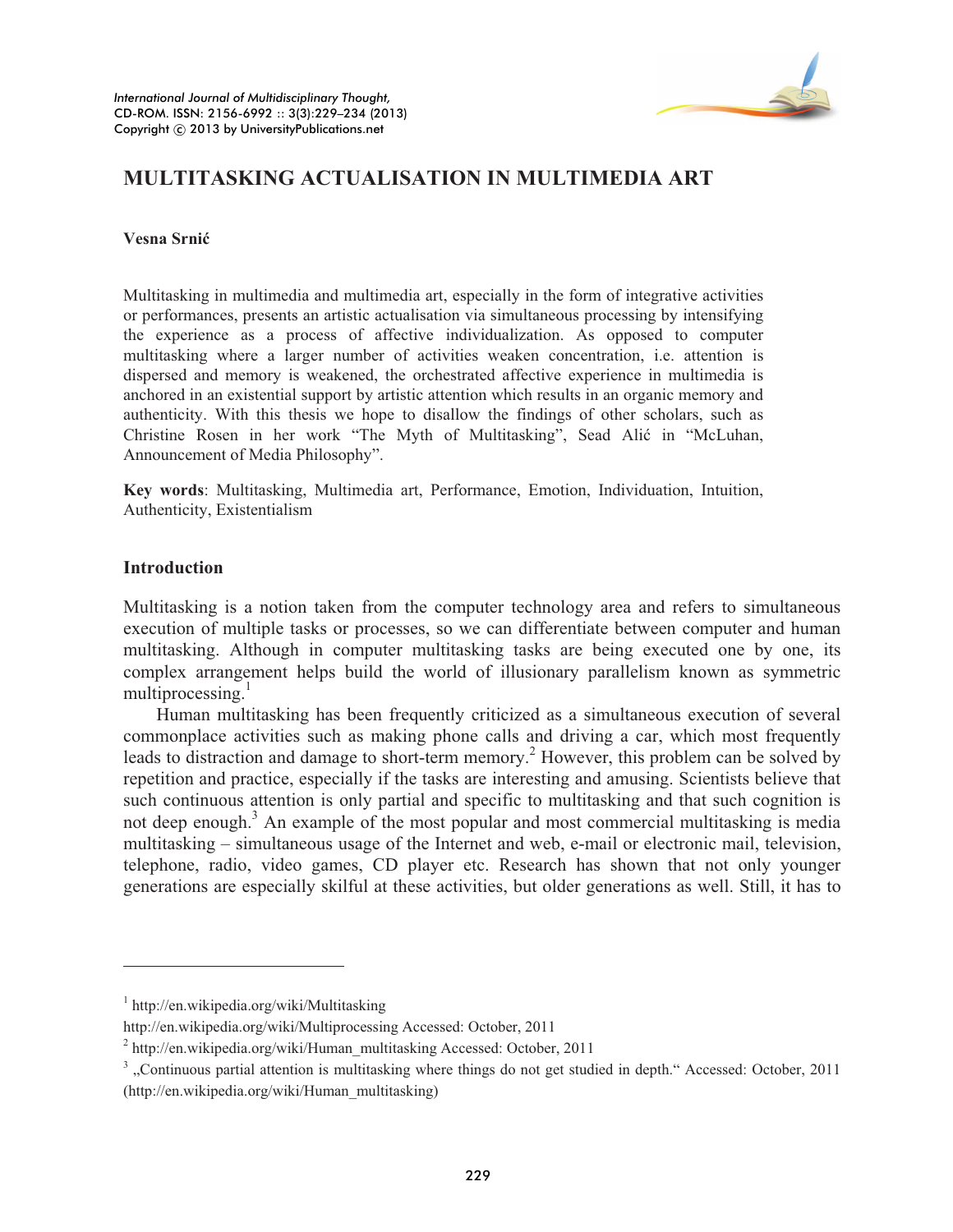$\overline{a}$ 

be emphasized that distraction and the need to be informed have prevailed over the importance of studying.<sup>4</sup>

However, this paper aims to introduce the notion of 'multimedia art' into the sphere of multitasking and to prove that multimedia art is a fertile ground for its application due to its *exceptional capacity of orchestrated affective experience of artistic action,* and that it is also very convenient for rooting the basic energy of existential support in authenticity and organic memory.

### **Archetypization of Multimedia Art Images**

Some very impressive examples of anthropological artistic multimedia came in the form of archetyped performances given by the *Kugla glumište* theatre from Zagreb in the 1970s and 1980s. This theatre was composed of a group of university students, mostly from the Faculty of Philosophy, who were moving along the streets making strange gestures and mimes, accompanied by unusual sounds of musical instruments and silent, expressive performers who would, let us use anthropological terms, become the creators of archetypal images via their auras of 'doubles'. The audience would also follow them silently, almost hypnotized, not disturbing them in any way, but becoming with them an anthropological mediation of artistic action of raising consciousness in/about surroundings. In this state of *theta consciousness*, the state of intense awakeness in extremely deep sleep, cognition through experience is immediately and completely guided by intuition.

Although we agree with the idea that archetypization of art hides certain dangers, which some multitasking scientists recognize by "bottleneck"<sup>5</sup> body state in a "grey chaotic zone", it still, contrary to doubts expressed by Sead Alić, Ph.D., in his inspired work *The Announcement of Philosophy of Media* hasn't substituted a man with a shadow through the fragmentation of myth, images "in lust for life" and "naturally emanated" and a needed stimulus. Therefore, archetypization of art is neither inferior nor opposed to the sound and original speech.<sup>6</sup> In the same way, critical reducing of popular opinion of multimedia, according to Alić and his source McLughan, to the fact that "to think today means to consume kilometres of video material, audio records, libraries of texts, myriads of quotations, and in this treasure to extract / underline what is indicative, crucial, basic, pervasive", we hope is not self-referential, but is a general critique of large masses. However, as we expected, Alić's observation does not contain an expression of

<sup>&</sup>lt;sup>4</sup> The researchers conclude that the experiments "suggest that heavy media multitaskers are distracted by the multiple streams of media they are consuming, or, alternatively, that those who infrequently multitask are more effective at volitionally allocating their attention in the face of distractions." Accessed: October, 2011

http://journalistsresource.org/studies/society/media-society/cognitive-control-in-media-multitaskers

<sup>5</sup> William James, *The Principles of Psychology* (1890.), according to Christine Rosen in *The Myth of Multitasking* , A Journal of Technology and Society, 2008. Accessed: October, 2011 http://www.thenewatlantis.com/docLib/ 20080605\_TNA20Rosen.pdf

<sup>&</sup>lt;sup>6</sup> "Climbing Nietzsche's hill, we find ourselves in the attic /subconscious of the world which emits itself as naturally as an image. In order to feel alive, the body needs a stimulus, and the image is more powerful than words. It is a mine of energies which helps the critique of the fallen linguistic paradigm, but it is a mine of unstable cave corridors in which a man often substitutes himself with his own shadow. Sead Alić, *The Announcement of Philosophy of Media*, Center for Philosophy of Media and Media Research, Zagreb, 2010, p. 169.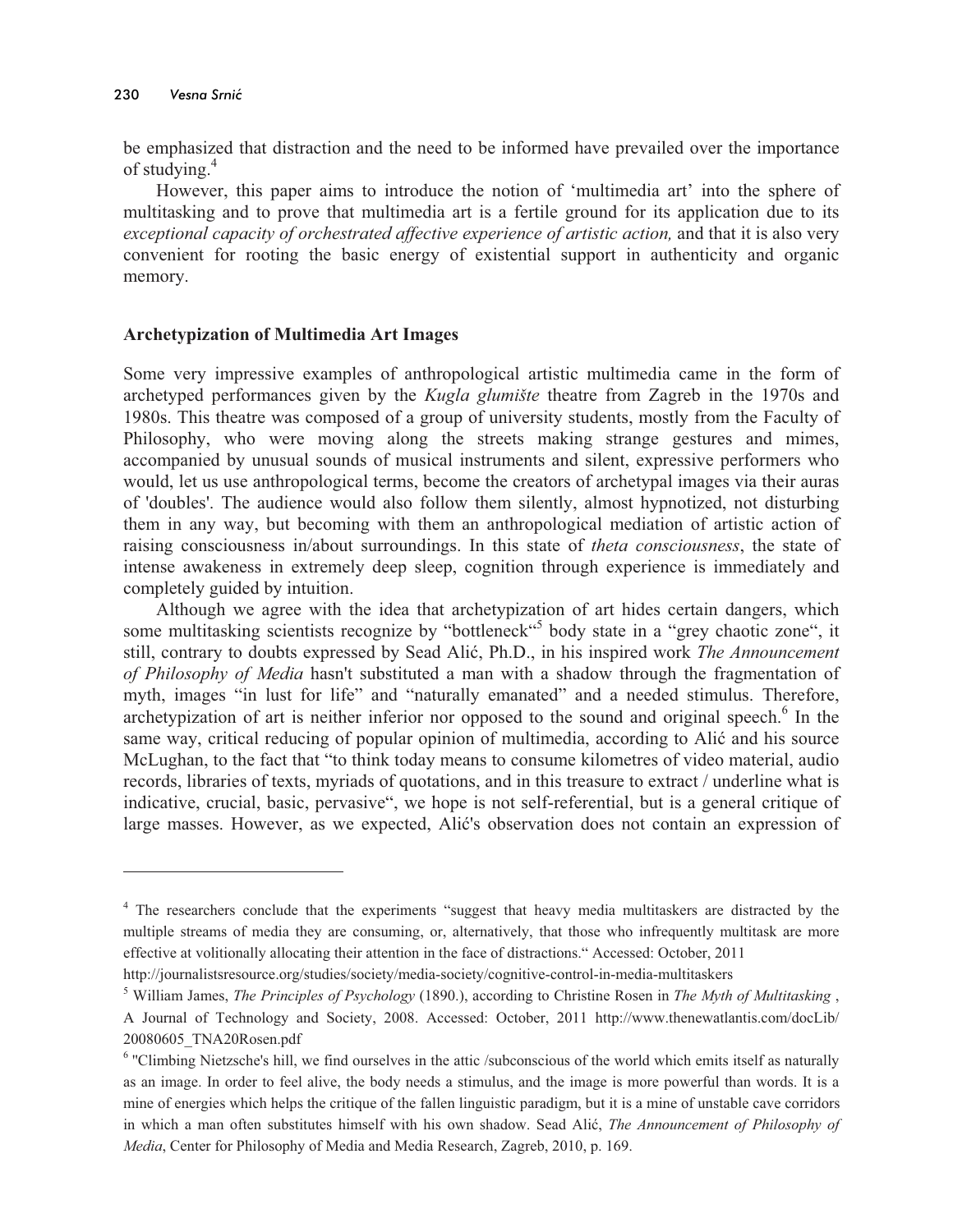deeper perception of visual art, which again incorporates deep emotions through which an image as ,, an archive of the world image" offers authentic individual capacity via its humming.

## **Intellectual Intuition**

In the end of *The Announcement of Philosophy of Media* Alić is on the verge of 'structural intuition<sup> $7$ </sup> and 'integral consciousness'<sup>8</sup> in the artist, a freedom practitioner,<sup>9</sup> who will put the end to media enslavement. Media manipulations are by all means dangerous, but in the sense in which a medium tends to become a message content<sup>10</sup> the integration of multimedia authenticity into multimedia art also lies hidden. Therefore, coincidental synchronicity initiates multimedia art multitasking. In this process, in the case of the *Kugla glumište*, even ordinary 'background noise' is perceived and included. So, when discussing multitasking we can speak about intellectual intuition<sup>11</sup> which perceives though the unconscious and empathy and which combines empirical data and intensified observations, penetrating through the surface of the reality itself. Simultaneously, through this intuitive perception one can achieve a state of contemplation in which he feels completely free to choose the impulses of what he wants. Transcending the bare level of ordinary, everyday perception, a multimedia artist uses multitasking to avoid conceptualization of knowledge and enters a sphere of existence perception, sensitizing all his senses, questioning the boundaries, coincidences and phenomena.

# **Emergence of Existence Through Multimedia Art Multitasking**

In an attempt to explain the phenomenon of multitasking in multimedia art on how consciousness 'emerges into a being'<sup>12</sup> and how to build an immediate and non-cognitive relationship of oneself to oneself<sup>13</sup>, we will make wide use of achievements of a French philosopher, but also an existential artist, Jean-Paul Sartre. Bearing in mind an immediate character of existence cognition, it is evident that Sartre finds revealing intuition in consciousness.<sup>14</sup> Regarding discussion on technology, it is necessary to point out that Sartre does not try to diminish human identity of man if he uses technology, denying or annihilating himself, because in the end, he is the one to assimilate it, just as we believe that by making technology anthropological, man has intensified his consciousness and has not become cybernated in the process. He has not exploited the idea of humanity with "Stay human!" nor become Transhuman.<sup>15</sup>

A sensibly, emotionally or intuitively mediated unity of glocal surroundings in cacophony and harmony of spheres is phenomenologically and existentially shown in coincidence and then

 $\overline{a}$ 

<sup>7</sup> Ibid. 396

<sup>8</sup> Ibid. 344

<sup>9</sup> Ibid. 346

<sup>10</sup> Ibid. 394

<sup>11</sup> http://melschwartz.com/IntellectualIntuition.html

 $12$  Žan-Pol Sartr: "Biće i ništavilo", Nolit, Beograd, 1983, p. 16

<sup>&</sup>lt;sup>13</sup> Ibid. p. 14

<sup>14</sup> Ibid. p. 22

<sup>&</sup>lt;sup>15</sup> "Kultura", magazine, Cicero print, Beograd, 2011, dr. Divna Vuksanović, "Filozofija medija vs. misliti medije",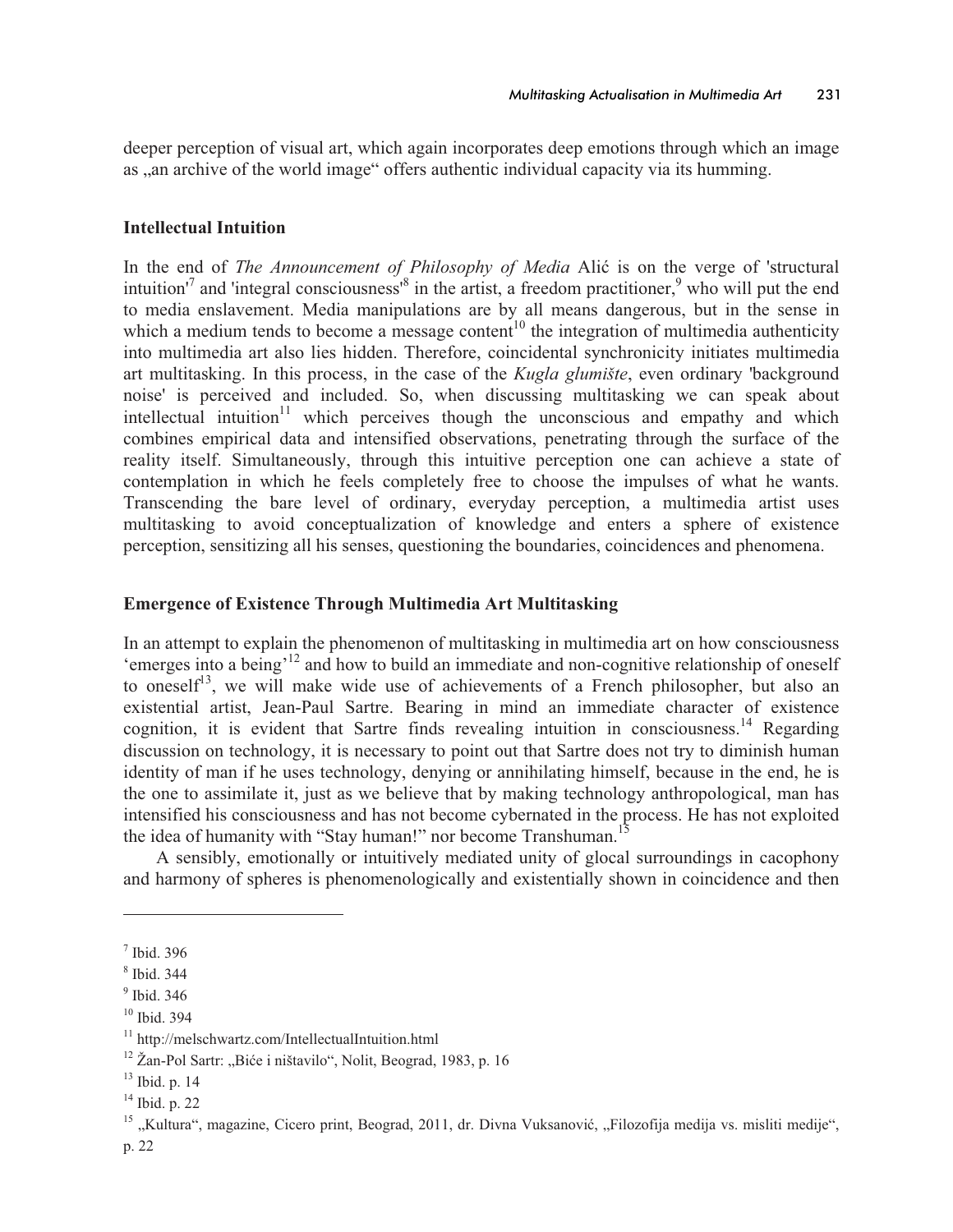assimilated through a multimedia artistic procedure, and later, in fact, it becomes humanized as anthropologically humanized technology.

Special significance of multitasking in both technological and artistic multimedia lies in the process of coinciding of the Artist with the Other. Appreciating his spirit and body, the artist will not forget either dimension, as Sartre lucidly objected to Hegel's consciousness ('But if Hegel forgets himself, we cannot forget Hegel').<sup>16</sup> Rather, we meet the other either as 'existing-in-pairwith-the-other' or we, by coincidence, oust our own existence and reach for our being through the other. This 'absolute event' was maybe exaggeratedly perceived by Sartre as a distance, discomfort, shame and fear and called the process of 'temporalizing'.<sup>17</sup> We think that in order to avoid reacting with shame while permeating the other with our objectivity, becoming self-aware through the other should be taken as responsibility, and one's self should be taken as a free project of returned love, beauty and admiration because we become engaged while simply 'bearing witness' by taking roots.<sup>18</sup> Simultaneous quality of this type of multitasking in multimedia art cognition provides us with an opportunity to reveal the secrets of our own being through the Other, who is also engaged.<sup>19</sup>

In certain sense simultaneity at several levels of cognition or multitasking of multimedia art cognition makes '...the total of means the exact correlation of my abilities',<sup>20</sup> so we can say that it is a *performance of what we are*. Sartre claims that if the performance becomes too profane, its course is an inner world bleeding.<sup>21</sup> When we undergo the process of self-awareness in our multi-dimensional multitasking performance, the other becomes what we do not want to become; an intuitive 'event that belongs to the coincidence of being'.<sup>22</sup> If we refer back to the performance by the *Kugla glumište*, it obviously presented, as Sartre claims on this kind of fundamental project and coincidence process, *'(…) flickering of a being of a broken totality (…), and yet still specific in being through the explosion of this totality*, *and this is what the being of others and myself as the other would be.*' 23

In these artistic circumstances we try to maintain our multimedia objectivity in the sense of certain sensation cohesion which, with consistency and regularity, better corresponds with our performances.<sup>24</sup> In the process of this multitasking of multimedia moment performance we are not a body, we completely emotionally 'exist' the body<sup>25</sup> and it is a pure 'texture of consciousness'<sup>26</sup> or, as Sartre calls it, coenesthésia, meaning the unity of sensations or the sixth sense. Sartre believes we can resist the unutterable nausea which we then feel as a body-insituation while we observe 'looking at looks' by being proactive, as an organic unity which acts and freely chooses itself.<sup>27</sup>

 $\overline{a}$ 

- <sup>21</sup> Ibid. p. 301
- <sup>22</sup> Ibid. p. 305
- <sup>23</sup> Ibid. p. 307-8
- <sup>24</sup> Ibid. p. 321
- <sup>25</sup> Ibid. p. 335
- <sup>26</sup> Ibid. p. 336
- <sup>27</sup> Ibid. p. 439

 $16$  Žan-Pol Sartr: "Biće i ništavilo", Nolit, Beograd, 1983, p. 256

<sup>17</sup> Ibid. p. 291

<sup>18</sup> Ibid. p. 300

<sup>19</sup> Ibid. p. 299

<sup>20</sup> Ibid. p. 300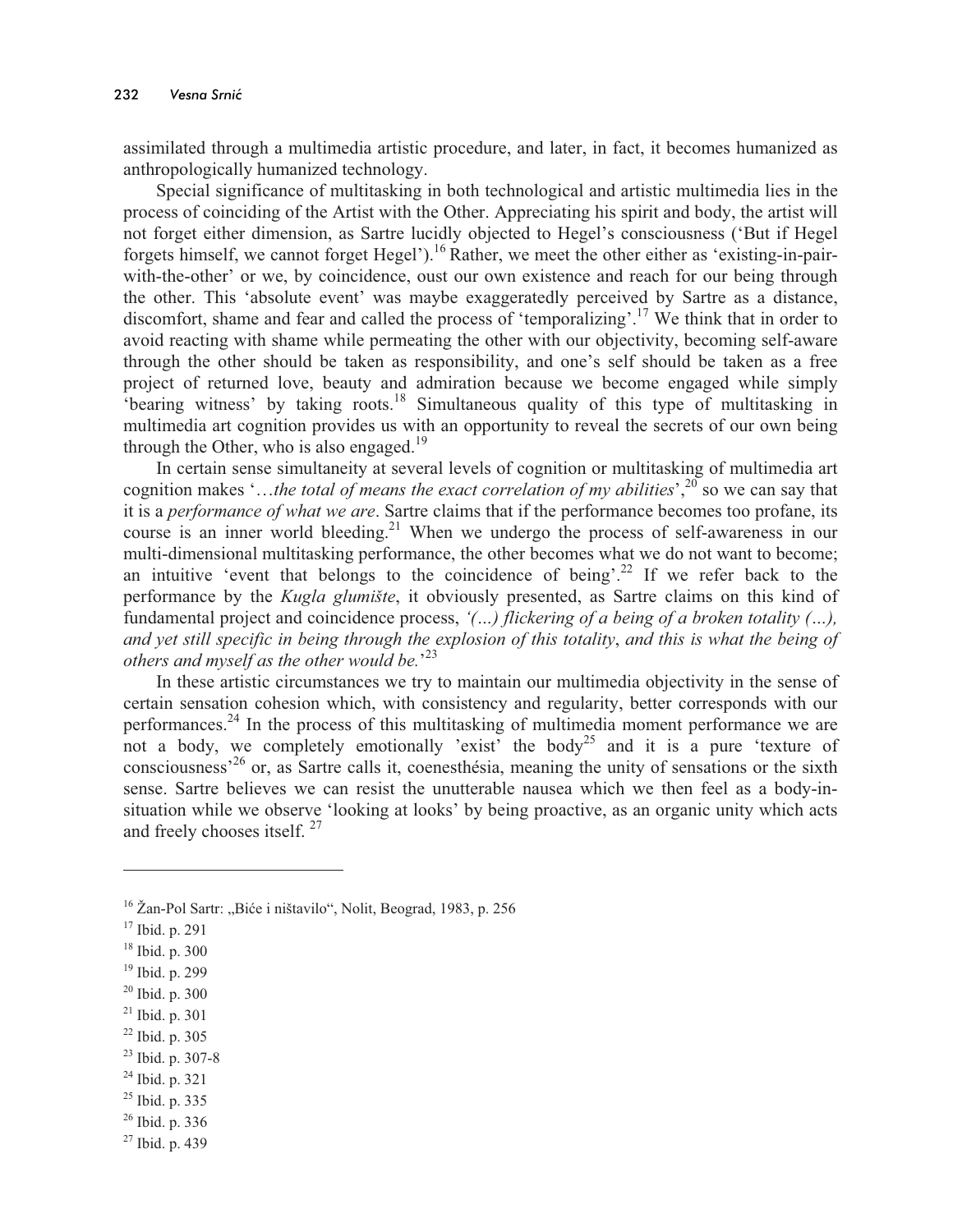Sartre mentions an interesting fact about a subversive loss of identity, which we can apply to actualisation moment in multimedia art action: "There is an *intention* to lose consciousness in order to annihilate the intimidating world in which the consciousness is engaged and which comes into being through it." <sup>28</sup> We try to win our own being back again because we are the freedom which aesthetically and ethically reveals itself by a 'mere fact that being-in-itself *exists*, as we have seen, and the value emerges to oust its being-for-itself."<sup>29</sup>

Existential performance of multimedia artistic action is multitasking actualisation and can be seen as a movement towards the emergence of a new foundation. Vanja Sutlić, in his afterword to Sartre's *Existentialism is a Humanism* disagrees with the existential philosopher in his own text *Metaphysics of Powerless Freedom,* on the radical new development. He thinks that Sartre, in his "exaggerated 'actuality' forgets the mission of philosophy to refer to what is important in history." <sup>30</sup> We are surprised that Sutlić, although having recognized "thoughtful power and greatness of his moral attitude" <sup>31</sup> overlooked the fact that the entire Sartre's body of work is about the most important facts in human history and philosophy: existence through courage, spirit, body, being, and that he had thoroughly analysed these facts in historical context, because Sartre's existential philosophy is also a critique of civil philosophy and a revolutionary turning point towards new history, as Sutlić partially admits himself.  $32$ 

Therefore, it is not surprising that new papers written by some American multitasking researchers have not gone into sufficient depths of possibilities of computer or human multitasking in man's existence. In *The Myth of Multitasking* published in *Journal of Technology & Society,*<sup>33</sup> Christine Rosen, Ph.D., analyses routine actions (already mentioned phone calls made while driving or typing on a computer) in multitasking and considers them harmful to short-term memory and work productivity, since they are distractors and a source of 'infomania'. Although she presents sufficient scientific evidence for this state of broken attention which psychologists call ADT (Attention Deficit Trait) and places gadgets research into the business world, only briefly mentioning the optimistic attitude of David Meyer, a psychologist, and the process of 'adaptive executive control',<sup>34</sup> it is still evident that the possibilities of multitasking in the creative world of art have not been sufficiently examined and should not be reduced to the same level of analysis.

#### **Conclusion**

In the long run, multitasking can, when used superficially, cause damage to memory and studying, and can even lead to weakened wisdom.  $35$  The aim of this paper was to show all ways in which we can deepen our experience and find existential foothold in multitasking multimedia art, both technological and human. The key process in artistic multitasking is, as Sartre

 $\overline{a}$ 

<sup>28</sup> Ibid. p. 443

<sup>29</sup> Ibid. p. 611

<sup>&</sup>lt;sup>30</sup> Jean-Paul Sartre, "Egzistencijalizam je humanizam", Veselin Masleša, Sarajevo, 1964, p. 96

 $31$  Ibid. p. 96

<sup>32</sup> Ibid. p. 96

<sup>&</sup>lt;sup>33</sup> http://www.thenewatlantis.com/docLib/20080605\_TNA20Rosen.pdf, a Journal of Technology & Society, 2008. Accessed: October, 2011

<sup>34</sup> Ibid. p. 3

<sup>35</sup> Ibid. p. 6